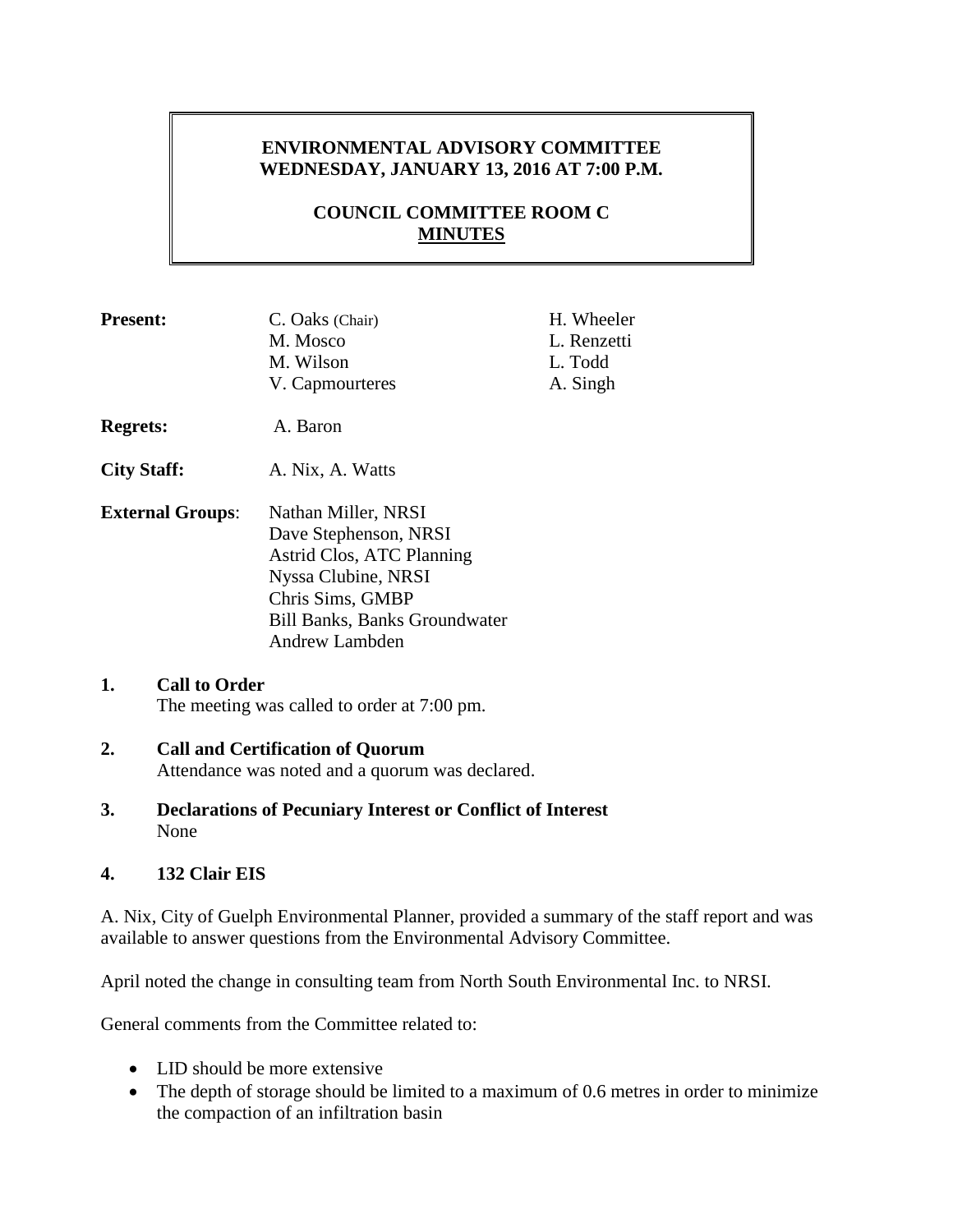- Need better integration between storm water management and use small facilities across the site and encourage an enhanced SWM approach
- Suggested looking at CVC & TRCA design guidelines
- Inclusion of green roofs to help with evapotranspiration
- Discussion around water infiltration
- Salt management plan, needs to be addressed based on capacity of receiving bodies

Dave Stephenson, from NRSI, introduced the project team.

Astrid Clos provided additional background information on the consultant switch.

Dave Stephenson said the team is not the author of the report and has an understanding that there was some missing information. He provided an overview of the application and deliverables. The deliverable from NRSI will be an addendum to deal with specific comments.

Comments from project team:

- salt management plan- can make recommendations (LIDS) but how to protect against salt from Clair Rd. or Poppy Dr. Requires a greater response from the City
- Discussion of water levels, disconnect between water table and pond
- Spring groundwater monitoring was completed and is in the report
- Recommendations from City has been reviewed and EIS addendum will address City comments as well as EAC comments and additional comments that come forward

General comments from EAC:

- Suggestion to include diagrams in the report for natural features including habitats
- Concerns regarding the SWM plan-should be redone using the new design guidelines and manuals
- How are you going to minimize impacts on biodiversity?
- Impact compensation
- Opportunities for enhancement
- Noise impacts not commented on in the EIS
- Protection of wetland area
- No map of turtle nesting sites, concern with road construction and design in relation to turtles nesting, road design should incorporate barriers
- Can goldfish be removed from the pond? Pond could be used as a future fish relocation
- Artificial lighting section should be expanded with more focus on impacts and could include tree line or other screen along south side of poppy to minimize impacts from development
- Concerns with conflicting data in the EIS and the proposal to only do an addendum, will certain sections be rewritten?
- When will you know what's going on the site in terms of the use? How can you finalize the SWM design without knowing what the use will be

The Environmental Advisory Committee went into committee to discuss a motion.

Moved by L. Renzetti and seconded by M. Mosco.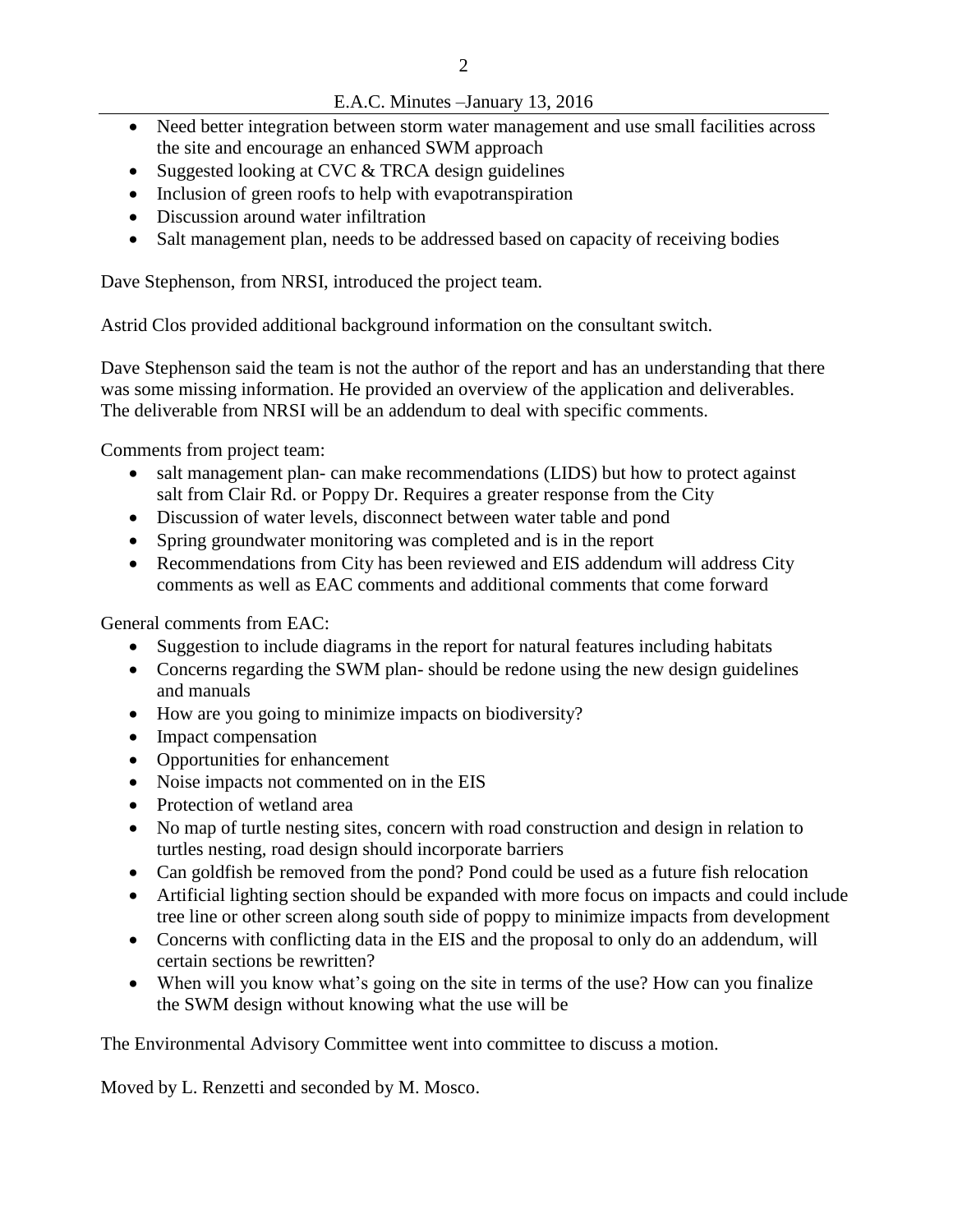# **"That the Environmental Advisory Committee defer the Environmental Impact Study prepared by North South Environmental Inc. for 132 Clair Rd West until such time:**

THAT an EIS addendum is provided which:

- Includes additional information regarding the hydrological functions of the PSW on the adjacent lands to the development proposal
- That a tree plan be included as part of the Tree Inventory and Protection Plan
- That additional details regarding the characterization of the functions and location of candidate or confirmed Significant Wildlife Habitat for open country/shrub thicket and declining guilds of birds, reptile hibernacula and monarch butterfly be provided.
- That additional details regarding the characterization of the functions and location of candidate or confirmed Habitat for Significant Species be provided.
- That a water balance, revised analysis regarding the protection of water quality relating to the proposed approach for stormwater management be provided, including the preparation of a salt management plan for the proposed development.
- That the stormwater management approach be revised to consider additional enhancements to support bio retention functions be considered including: those contained within the staff report; incorporate LID design standards available through the CVC/TRCA LID design manual; clarify overland flow path; establish targets and principles to feed into the detailed design
- Consider a revised SWM design that revises the depth of proposed retention galleries and the amount of drainage area (impervious) that is proposed to drain to a single facility.
- That the revised impact analyses also address: additional concerns regarding encroachment including the use of native species within the development and the establishment of ad hoc trails; and include greater mitigation consider regarding impacts to vegetation, fauna, lighting and the road design.
- That a revised buffer analysis clarify buffer functions in relation to wildlife habitat and any enhancements and/or restoration being proposed as part of this application
- That an analysis regarding pre and post construction monitoring be included and provide recommendations.
- That a summary of all recommendations be provided, including identification of those to be addressed/refined through the preparation of an Environmental Implementation Report.
- That EAC be provided with the City of Guelph's comment on the proposed stormwater management strategy and how it relates to the City of Guelph's Source Water Protection policies and in relation to the site vulnerability and WHPA information."

### **Motion Carried -Unanimous-**

Moved by H. Wheeler and seconded by L. Todd.

"THAT the City provides clarification to EAC around SWM design approaches and standards in relation to vulnerable areas and well head protection areas; and that the City identify whether the systems are or will reach a capacity in relation to salt that will have an ecological impact and how this is to be managed/ addressed."

> **Motion Carried -Unanimous-**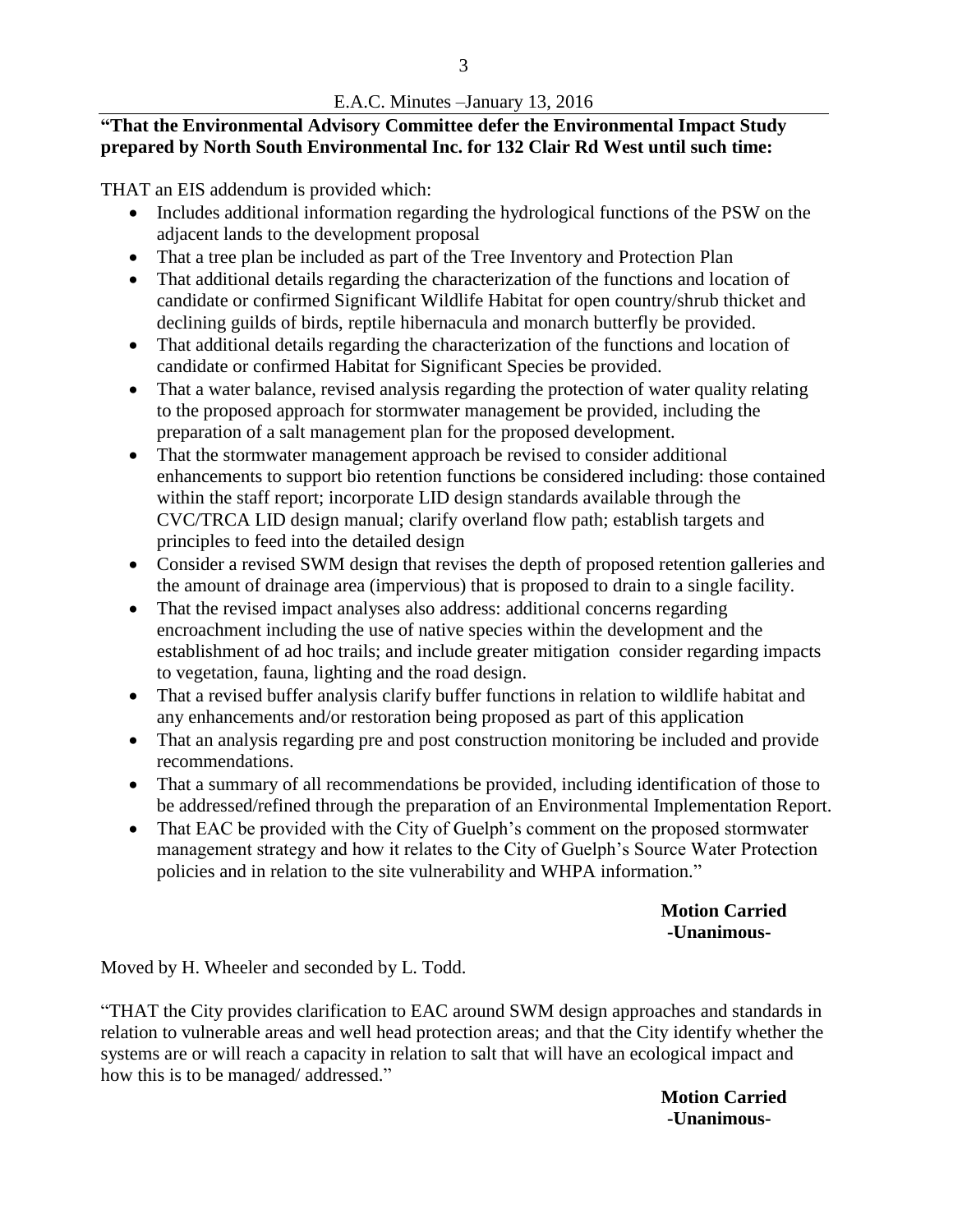# **5. Great Lakes (Nima Trail) EIR TOR**

A. Nix, City of Guelph Environmental Planner, provided a summary of the staff report and was available to answer questions from the Environmental Advisory Committee.

Comments/questions from EAC:

- Infiltration galleries to be maintained by the City
- Catch basins remain on private property
- Comments regarding park block and neighbourhood park size
- Tree protection plan proposed around wetland is a construction measure
- Planting on the 3:1 slope is part of buffer analysis
- Park block impervious area needs to be clarified
- Bio retention facility should be designed via CVC/TRCA LID manual
- Missing standard for water quality volume
- Would like to see the actual instead of the technical buffers
- Green roofs should be explored through EIR

Dave Stephenson from NRSI provided a brief presentation and made the following comment:

- Clarification related to rear yard catch basins. OMB decision (Dec. 3, 2015) included specific zoning regulations for rear yard basins. Property owners responsible for not altering. This is not new to the City.
- Have reviewed and accept comments from City.

The Environmental Advisory Committee went into committee to discuss a motion.

Moved by L. Renzetti and seconded by H. Wheeler.

## **"That the Environmental Advisory Committee conditionally support the EIR Terms of Reference, subject to the following being incorporated:**

- Updates to the existing TIPP including a hazard tree analysis;
- Inclusion of a Tree Compensation Plan and Street Tree Plan;
- Grading, drainage and erosion and sediment control plans, including enhanced ESC measures per the recommendations of the July 2015 EIS;
- Incorporation of recommendations and BMPs related to timing windows and avoidance mitigation;
- Detailed landscape plans to support the habitat management plan and trail design;
- A development related insert to be produced and included with the distribution of the Enviro Guide;
- That the post construction monitoring program include thresholds and recommendations for adaptive management should thresholds be reached/ exceeded;
- Include an effectiveness monitoring for the buffer design, as well as the effectiveness (post development) of the infiltration gallery within the road right of way/park block, and,
- Post construction monitoring reports be provided to EAC once completed."

**Motion Carried -Unanimous-**